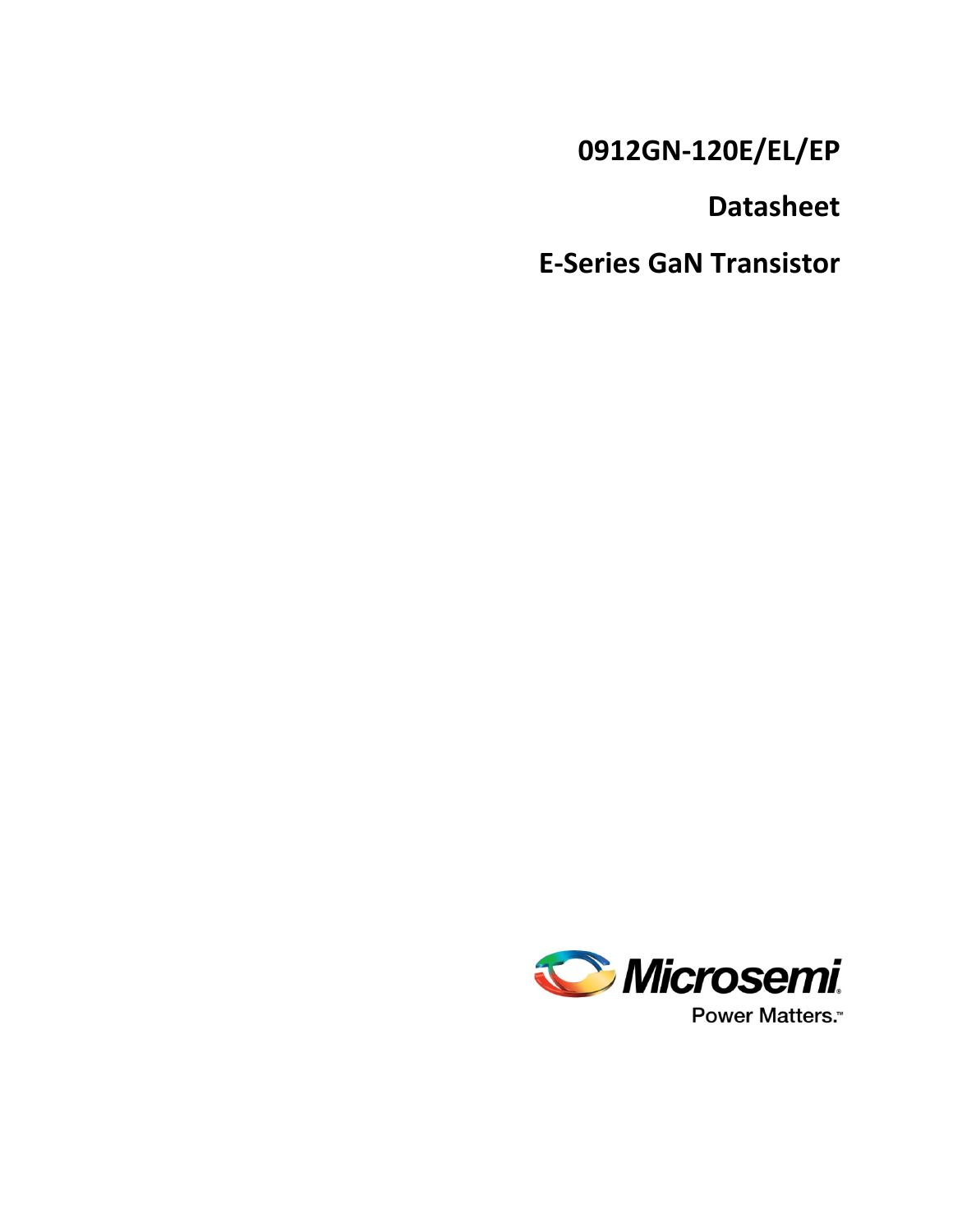



**Microsemi Corporate Headquarters** One Enterprise, Aliso Viejo, CA 92656 USA Within the USA: +1 (800) 713-4113 Outside the USA: +1 (949) 380-6100 Fax: +1 (949) 215-4996 Email: **[sales.support@microsemi.com](mailto:sales.support@microsemi.com) [www.microsemi.com](http://www.microsemi.com/)**

©2017 Microsemi Corporation. All rights reserved. Microsemi and the Microsemi logo are registered trademarks of Microsemi Corporation. All other trademarks and service marks are the property of their respective owners.

Microsemi makes no warranty, representation, or guarantee regarding the information contained herein or the suitability of its products and services for any particular purpose, nor does Microsemi assume any liability whatsoever arising out of the application or use of any product or circuit. The products sold hereunder and any other products sold by Microsemi have been subject to limited testing and should not be used in conjunction with mission-critical equipment or applications. Any performance specifications are believed to be reliable but are not verified, and Buyer must conduct and complete all performance and other testing of the products, alone and together with, or installed in, any end-products. Buyer shall not rely on any data and performance specifications or parameters provided by Microsemi. It is the Buyer's responsibility to independently determine suitability of any products and to test and verify the same. The information provided by Microsemi hereunder is provided "as is, where is" and with all faults, and the entire risk associated with such information is entirely with the Buyer. Microsemi does not grant, explicitly or implicitly, to any party any patent rights, licenses, or any other IP rights, whether with regard to such information itself or anything described by such information. Information provided in this document is proprietary to Microsemi, and Microsemi reserves the right to make any changes to the information in this document or to any products and services at any time without notice.

#### **About Microsemi**

Microsemi Corporation (Nasdaq: MSCC) offers a comprehensive portfolio of semiconductor and system solutions for aerospace & defense, communications, data center and industrial markets. Products include high-performance and radiation-hardened analog mixed-signal integrated circuits, FPGAs, SoCs and ASICs; power management products; timing and synchronization devices and precise time solutions, setting the world's standard for time; voice processing devices; RF solutions; discrete components; enterprise storage and communication solutions; security technologies and scalable antitamper products; Ethernet solutions; Power-over-Ethernet ICs and midspans; as well as custom design capabilities and services. Microsemi is headquartered in Aliso Viejo, California, and has approximately 4,800 employees globally. Learn more at **[www.microsemi.com.](http://www.microsemi.com/)**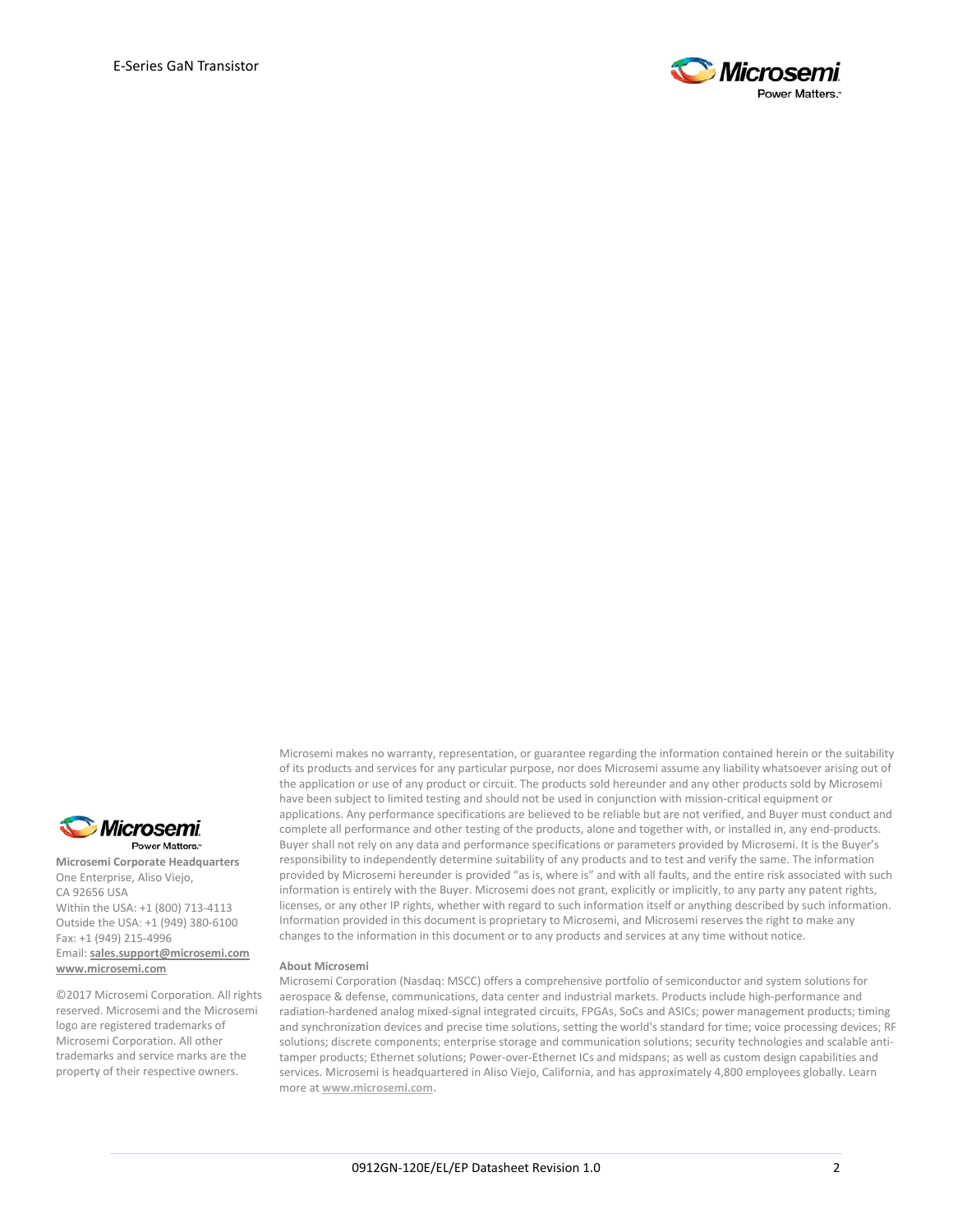

# <span id="page-2-0"></span>**Revision History**

The revision history describes the changes that were implemented in the document. The changes are listed by revision, starting with the most current publication.

## <span id="page-2-1"></span>**1.1 Revision 1.0**

Revision 1.0 was published in March 2017. It was the first publication of this document.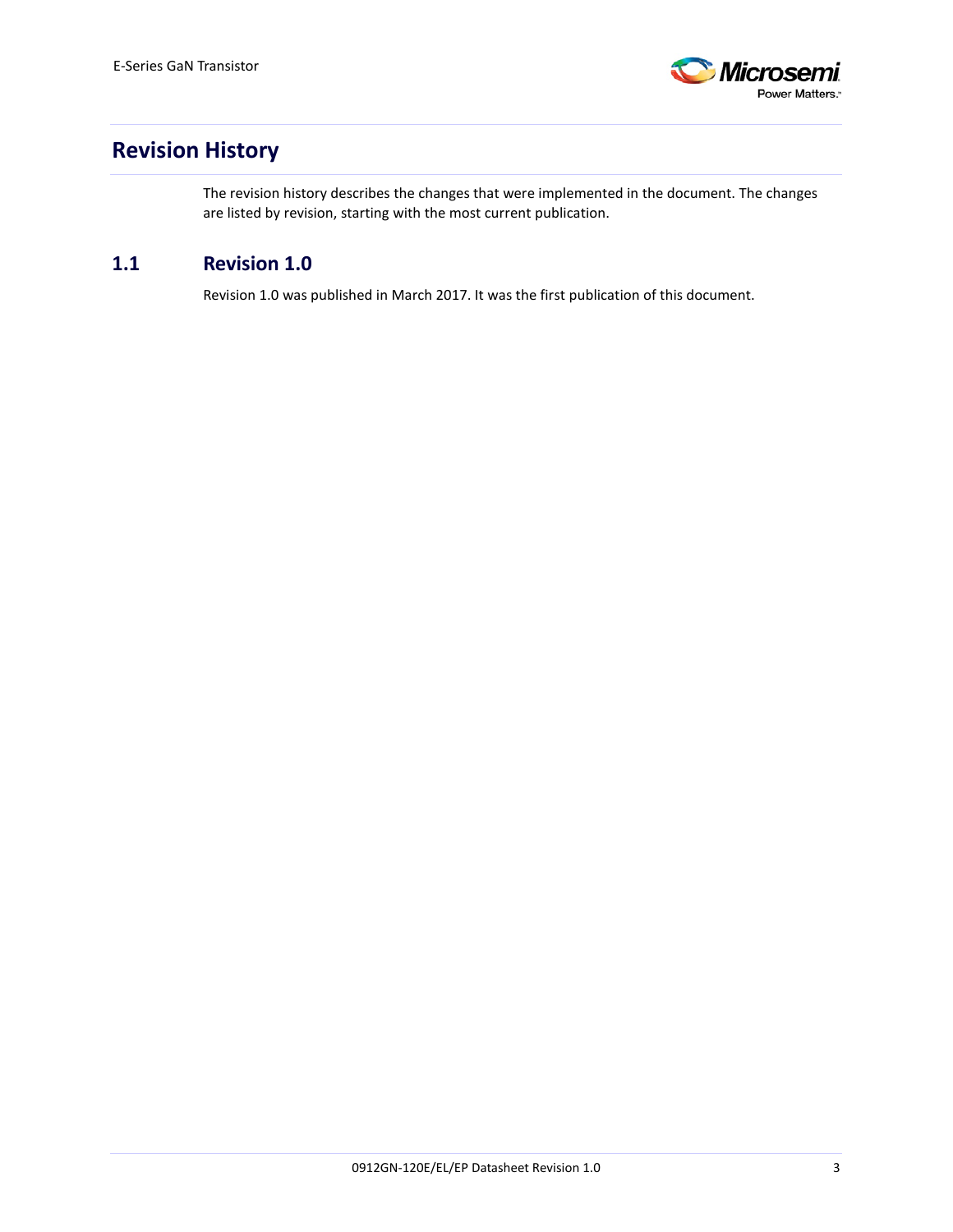

# **Contents**

|   | 1.1 |  |
|---|-----|--|
|   |     |  |
| 3 |     |  |
|   | 3.1 |  |
|   | 3.2 |  |
|   | 3.3 |  |
|   | 3.4 |  |
| 4 |     |  |
|   | 4.1 |  |
|   | 4.2 |  |
|   | 4.3 |  |
|   | 4.4 |  |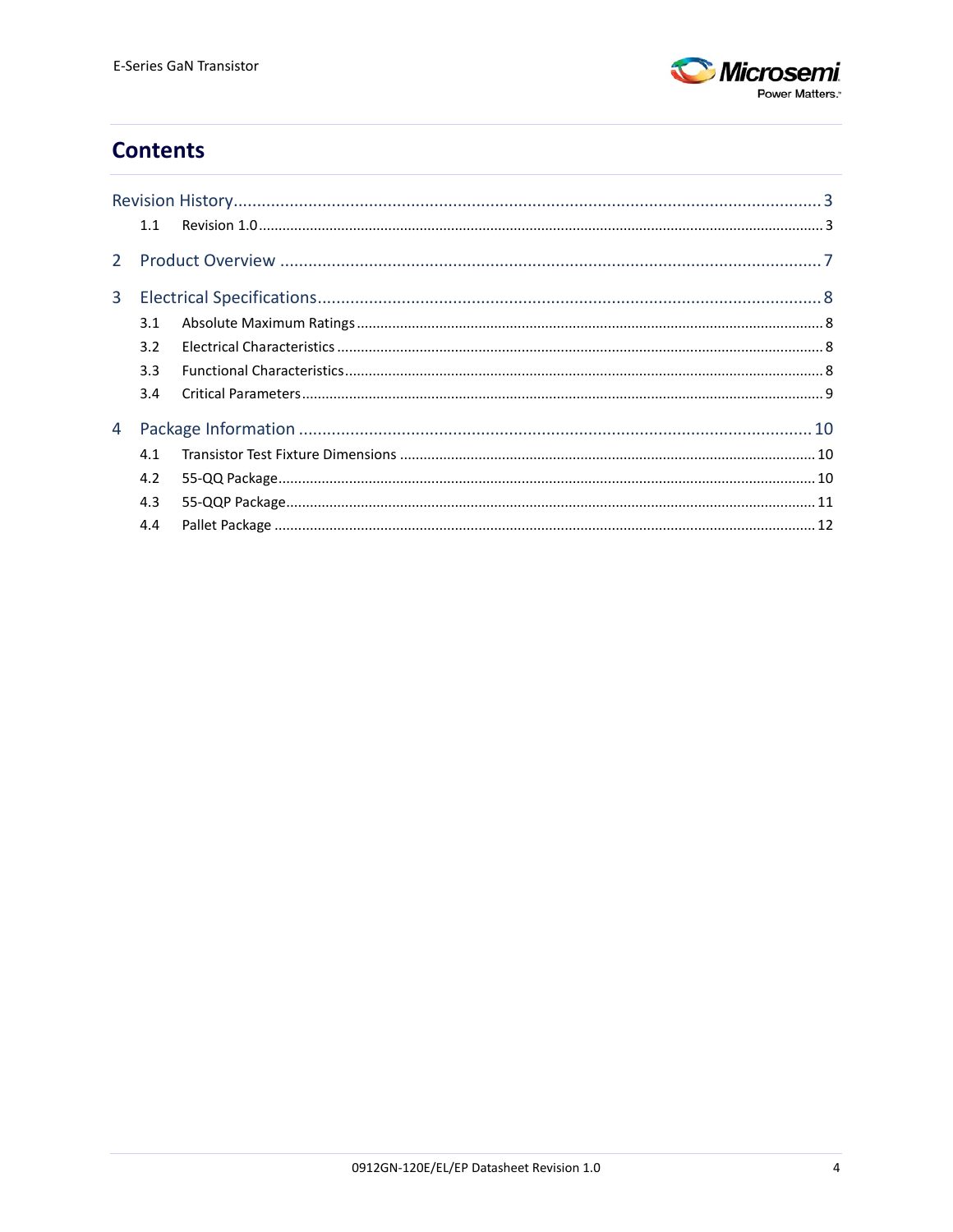

# **Figures**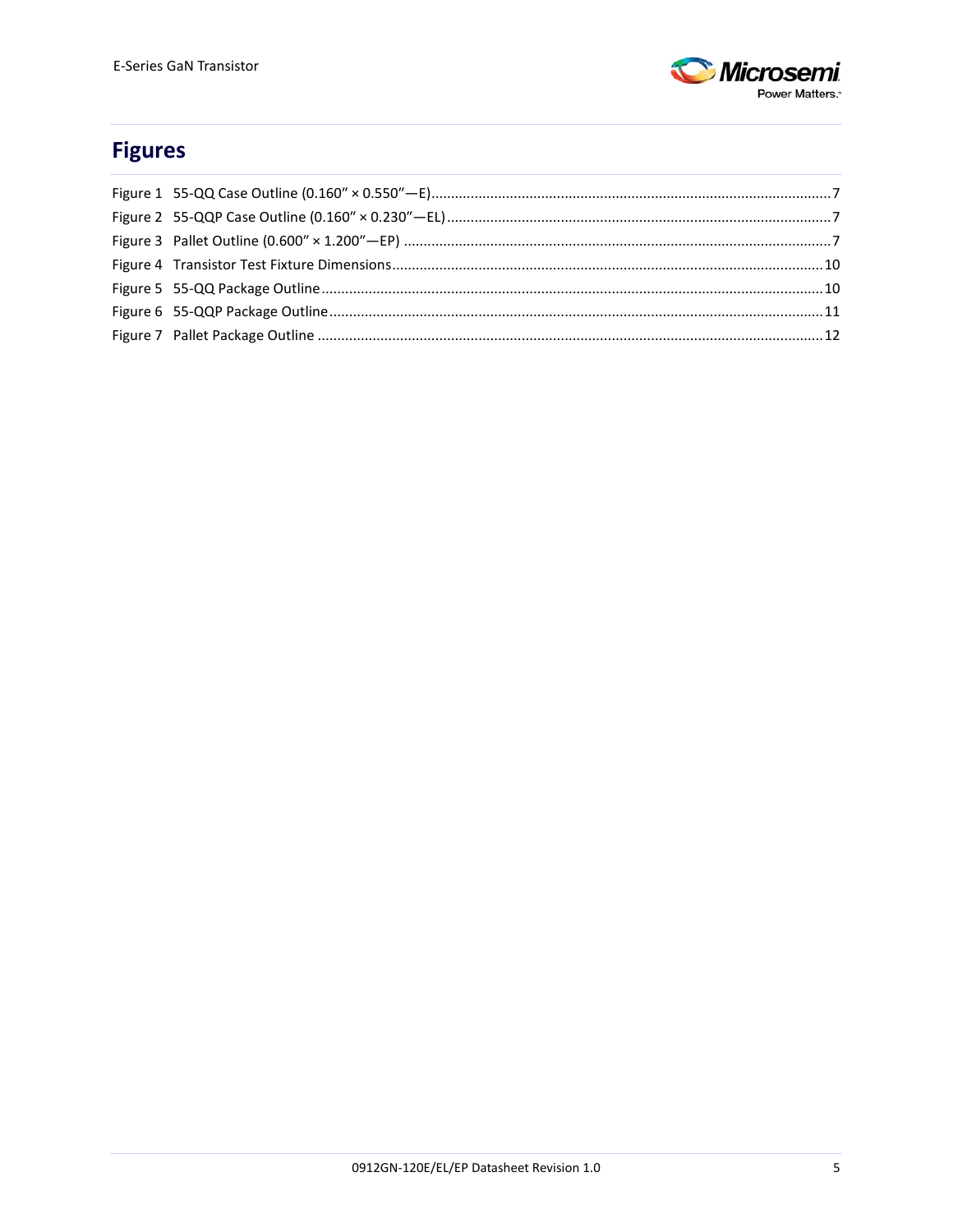

# **Tables**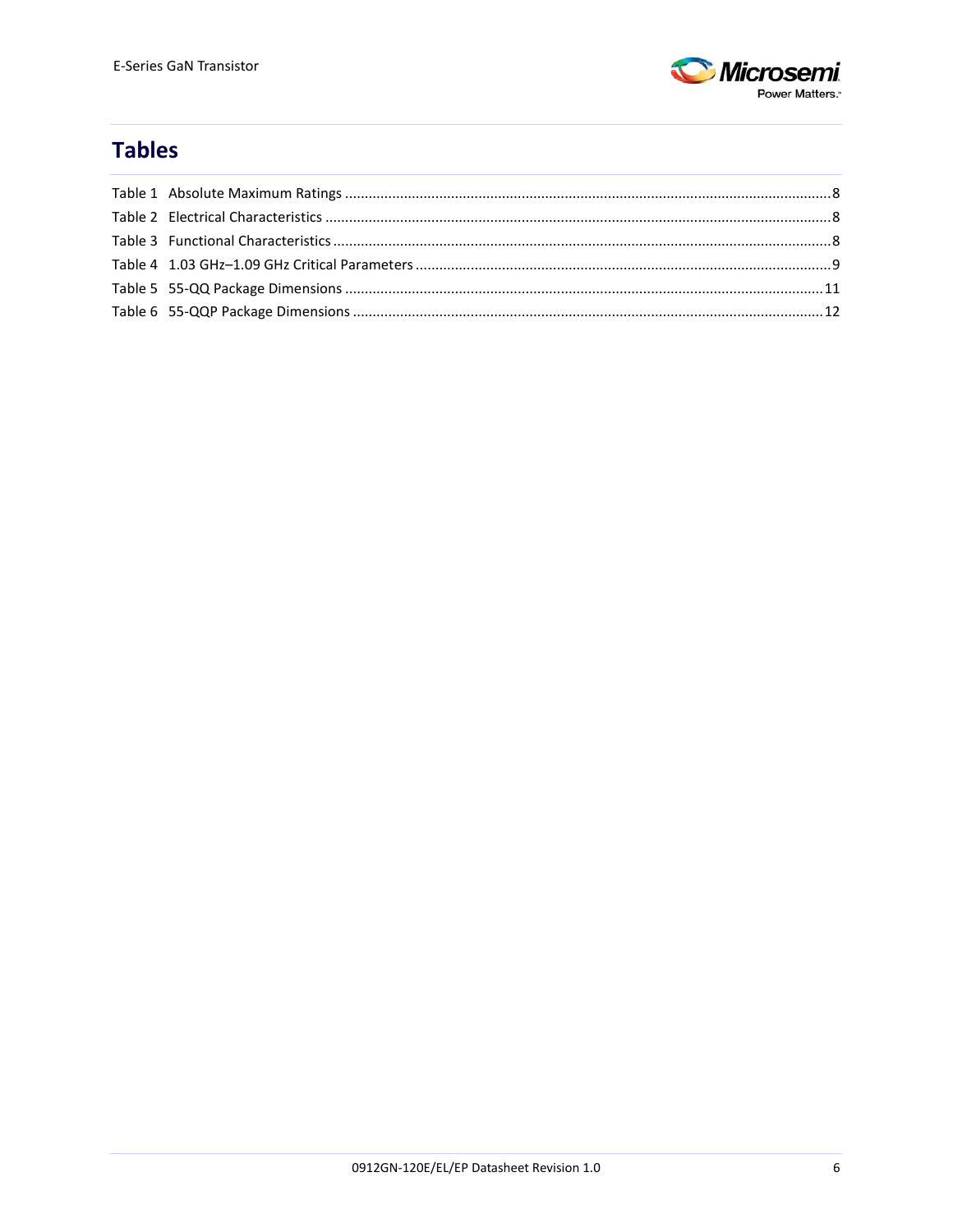

# <span id="page-6-0"></span>**2 Product Overview**

The 0912GN-120E/EL/EP device provides the following key features:

- 960 MHz–1215 MHz, 120 W pulsed output power
- Common-source, class-AB, 50 V<sub>DD</sub> bias voltage
- >60% efficiency across the frequency band
- Extremely compact size
- 18 dB minimum power gain
- Excellent gain flatness
- Designed for L-Band avionics
- All-gold metallization and eutectic die attach for highest reliability
- 50 Ω IN/OUT lumped element, very small footprint, plug-and-play pallets available
- Export classification: EAR-99

The following illustrations show the case outlines of the 0912GN-120E/EL/EP device.

### <span id="page-6-1"></span>**Figure 1 55-QQ Case Outline (0.160″ × 0.550″—E)**



**Figure 2 55-QQP Case Outline (0.160″ × 0.230″—EL)**

<span id="page-6-2"></span>

**Figure 3 Pallet Outline (0.600″ × 1.200″—EP)**

<span id="page-6-3"></span>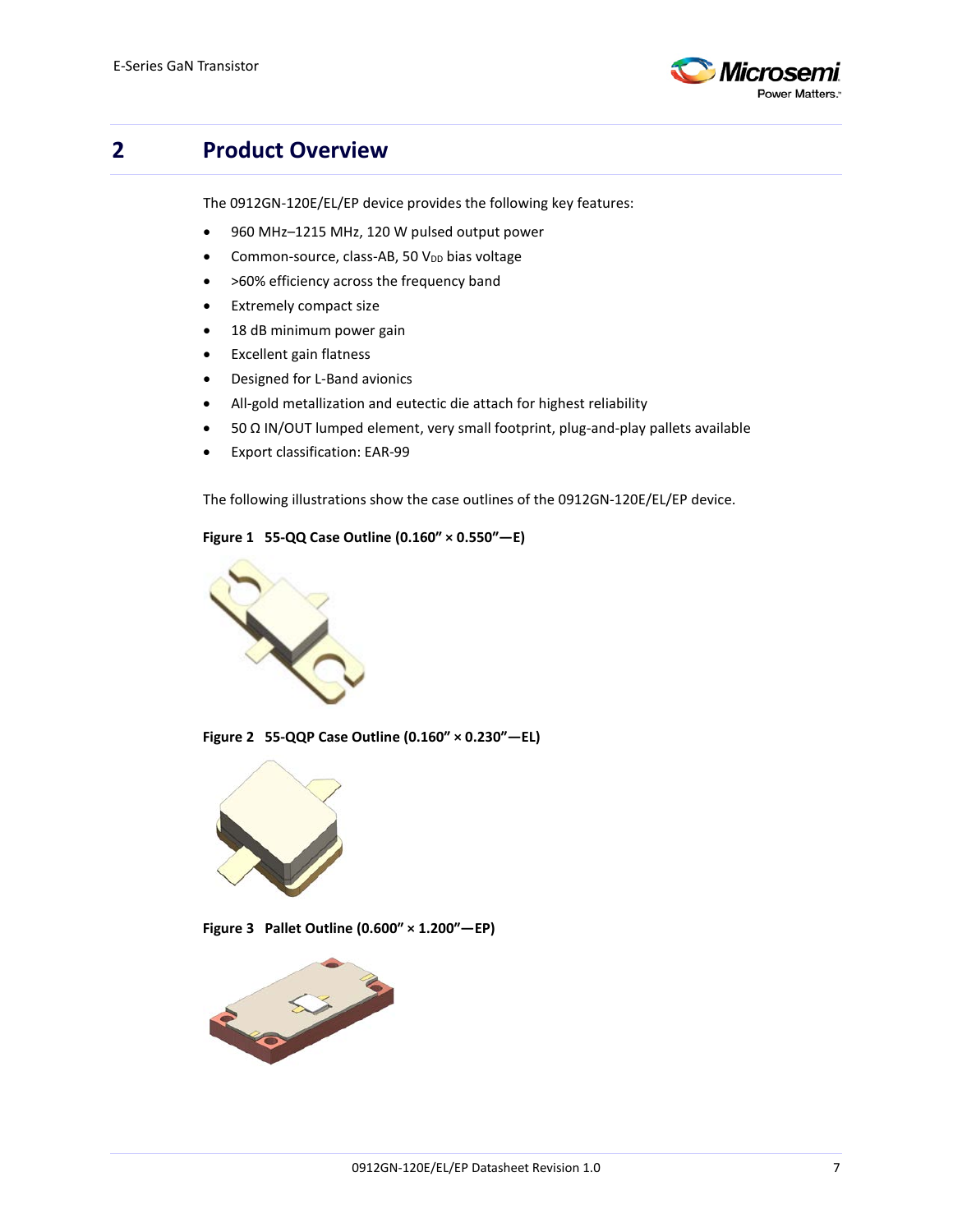

# <span id="page-7-0"></span>**3 Electrical Specifications**

This section details the electrical specifications of the 0912GN-120E/EL/EP device.

## <span id="page-7-4"></span><span id="page-7-1"></span>**3.1 Absolute Maximum Ratings**

The following table shows the absolute maximum ratings of the 0912GN-120E/EL/EP device.

#### **Table 1 Absolute Maximum Ratings**

| Rating                      | Parameter                               | Value        | <b>Units</b> |
|-----------------------------|-----------------------------------------|--------------|--------------|
| Maximum power dissipation   | Device dissipation at 25 °C             | 265          | w            |
| Maximum voltage and current | Drain-source voltage $(V_{DSS})$        | 125          | v            |
|                             | Gate-source voltage $(V_{GS})$          | $-8$ to 0    | v            |
| Maximum temperatures        | Storage temperature (T <sub>STG</sub> ) | $-55$ to 125 | °C           |
|                             | Operating junction temperature          | 200          | °C           |

### <span id="page-7-5"></span><span id="page-7-2"></span>**3.2 Electrical Characteristics**

The following table shows the typical electrical characteristics of the 0912GN-120E/EL/EP device at 25 °C, where the pulse width is 32 μs–1 ms and the duty cycle is 2%–10%.

**Table 2 Electrical Characteristics**

| Symbol           | <b>Characteristics</b>     | <b>Test Conditions</b>                             |      | <b>Typ</b> | <b>Max</b> | <b>Units</b> |
|------------------|----------------------------|----------------------------------------------------|------|------------|------------|--------------|
| $P_{\text{OUT}}$ | Output power               | $P_{IN}$ = 2 W, Freg = 960 MHz, 1090 MHz, 1215 MHz | 120  |            |            | W            |
| GP               | Power gain                 | $P_{IN}$ = 2 W, Freq = 960 MHz, 1090 MHz, 1215 MHz | 17.8 | 18.4       |            | dB           |
| ηD               | Drain<br>efficiency        | $P_{IN}$ = 2 W, Freg = 960 MHz, 1090 MHz, 1215 MHz | 55   | 65         |            | %            |
| Dr               | Droop                      | $P_{IN}$ = 2 W, Freg = 960 MHz, 1090 MHz, 1215 MHz |      | 0.1        | 0.5        | dB           |
| VSWR-T           | Load mismatch<br>tolerance | $P_{IN}$ = 2 W, Freq = 1090 MHz                    |      |            | 5:1        |              |

**Bias Condition:**  $V_{DD}$  = 50 V,  $I_{DQ}$  = 30 mA constant current ( $V_{GS}$  = -2.0 V to -4.5 V typical)

## <span id="page-7-6"></span><span id="page-7-3"></span>**3.3 Functional Characteristics**

The following table shows the typical functional characteristics of the 0912GN-120E/EL/EP device at 25 °C.

### **Table 3 Functional Characteristics**

| Symbol               | <b>Characteristics</b> | <b>Test Conditions</b>         | Min | Typ | Max | Units |
|----------------------|------------------------|--------------------------------|-----|-----|-----|-------|
| I <sub>D(Off)</sub>  | Drain leakage current  | $V_{GS} = -8 V$ , $V_D = 50 V$ |     |     | 12  | mA    |
| I <sub>G</sub> (Off) | Gate leakage current   | $V_{GS} = -8 V$ , $V_D = 0 V$  |     |     |     | mA    |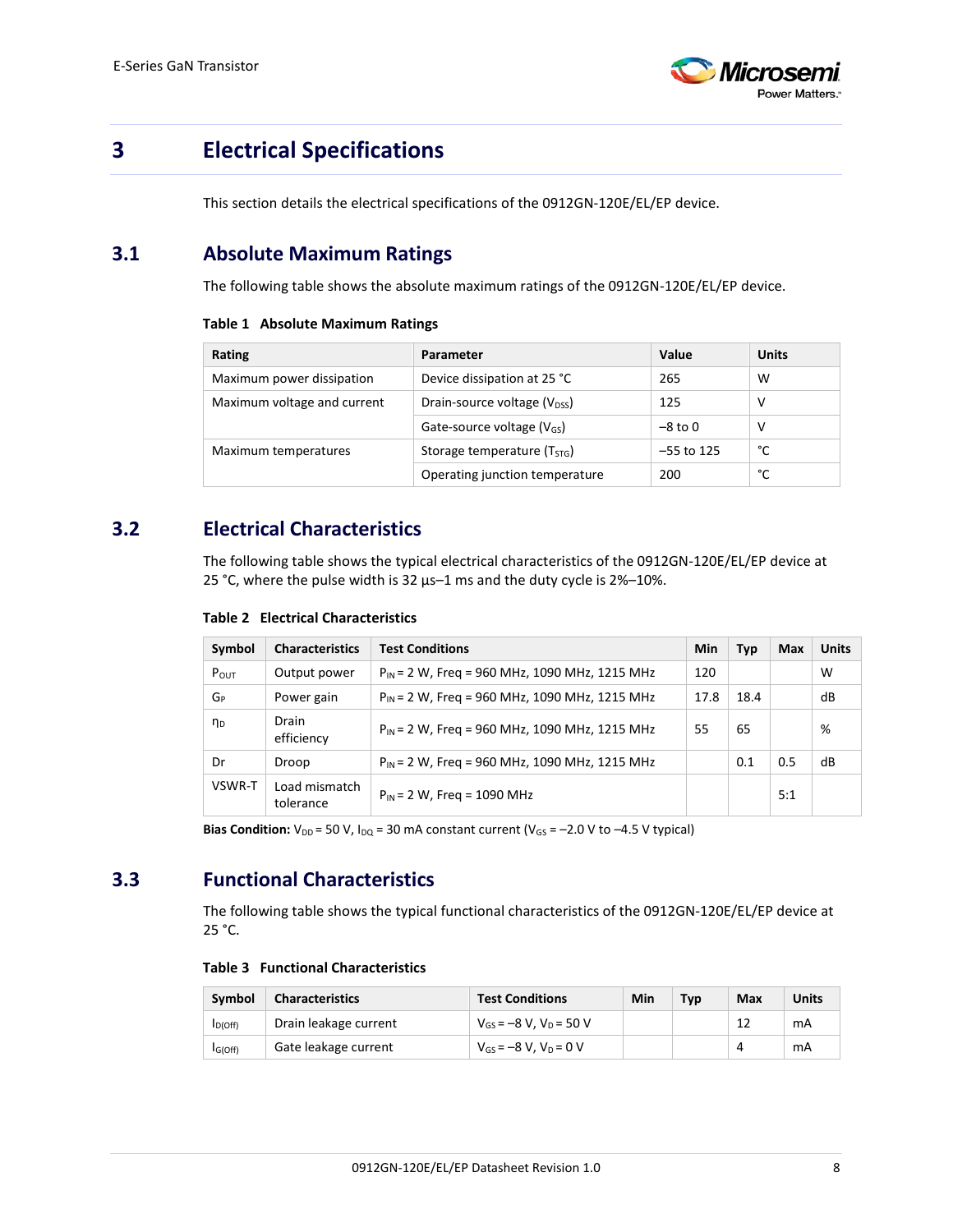

# <span id="page-8-1"></span><span id="page-8-0"></span>**3.4 Critical Parameters**

The following table shows the 1.03 GHz–1.09 GHz critical parameters of the 0912GN-120E/EL/EP device at  $P_{IN} = 2 W (33 dBm)$ .

### **Table 4 1.03 GHz–1.09 GHz Critical Parameters**

| Freq (GHz) | <b>Test Condition</b>  | $P_{\text{OUT}}(W)$ | $G_P$ (dB) | Efficiency (%) | Droop (dB) |
|------------|------------------------|---------------------|------------|----------------|------------|
| 1.03       | $32 \mu s$ , $2\%$     | 143                 | 18.56      | 72             | 0.1        |
| 1.03       | $128 \,\mu s$ , $10\%$ | 138                 | 18.40      | 62             | 0.2        |
| 1.03       | 1 ms, 10%              | 140                 | 18.45      | 62             | 0          |
| 1.09       | $32 \mu s$ , $2\%$     | 141                 | 18.50      | 71.6           | 0.1        |
| 1.09       | $128 \,\mu s$ , $10\%$ | 137                 | 18.37      | 64             | 0.2        |
| 1.09       | 1 ms, 10%              | 138                 | 18.40      | 64             | $\Omega$   |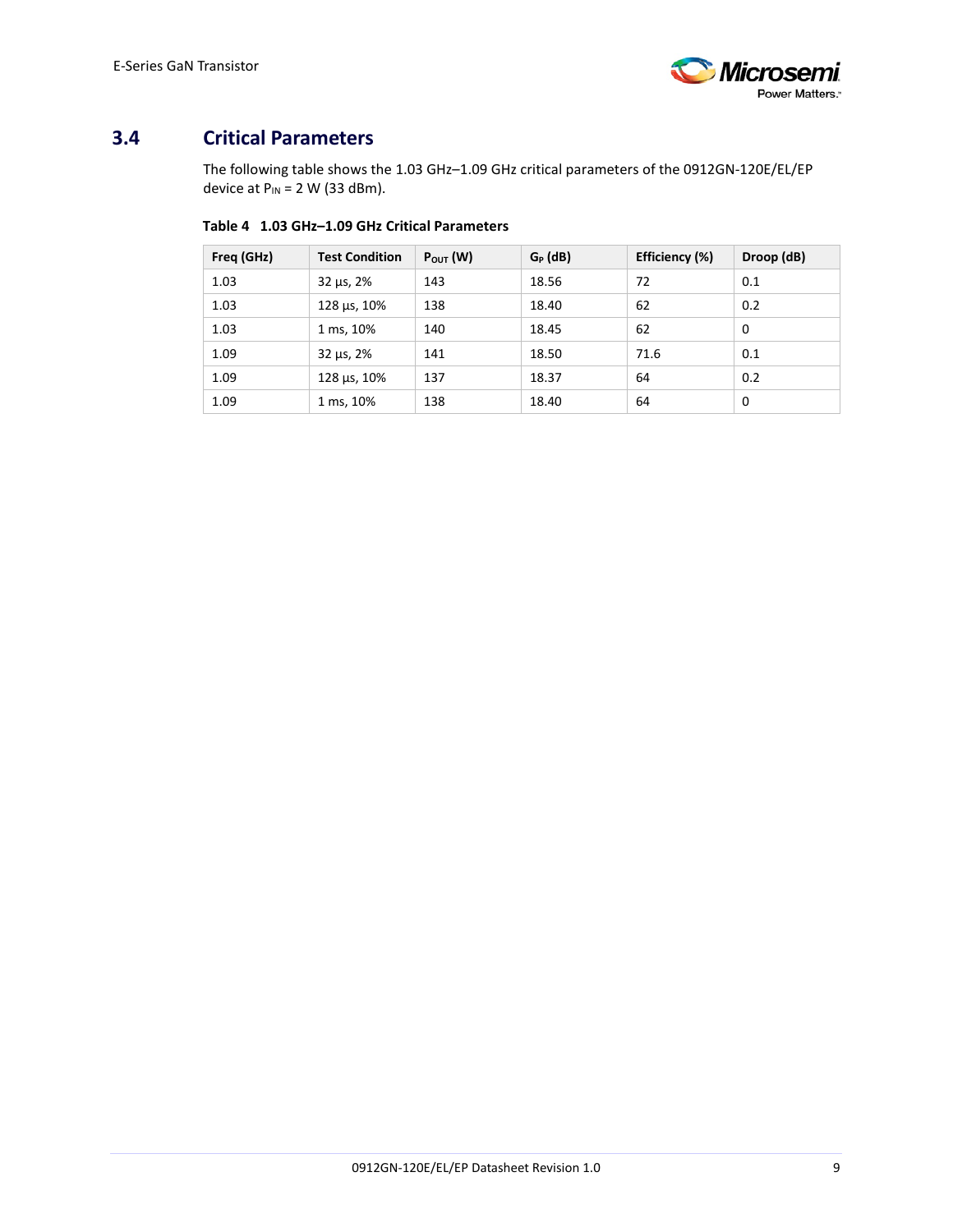

# <span id="page-9-0"></span>**4 Package Information**

This section details the package information of the 0912GN-120E/EL/EP device.

### <span id="page-9-3"></span><span id="page-9-1"></span>**4.1 Transistor Test Fixture Dimensions**

The following illustration shows the transistor test fixture dimensions of the 0912GN-120E/EL/EP device. The dimensions are in inches. Contact your Microsemi sales representative for test fixtures.





## <span id="page-9-4"></span><span id="page-9-2"></span>**4.2 55-QQ Package**

The following illustration shows the 55-QQ package outline of the 0912GN-120E/EL/EP device. PIN 1 is the drain, PIN 2 is the source, and PIN 3 is the gate.

### **Figure 5 55-QQ Package Outline**

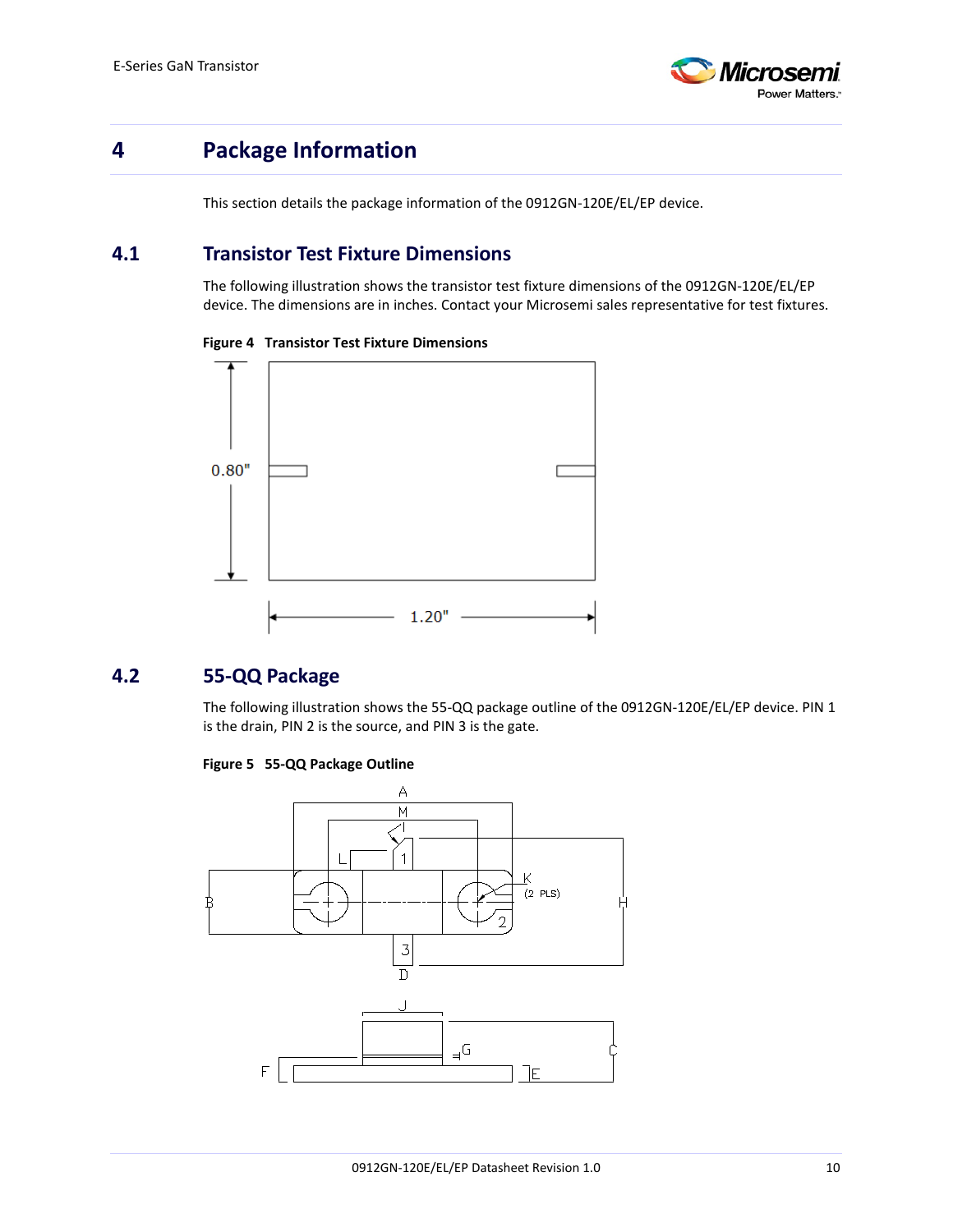

The following table shows the 55-QQ dimensions of the 0912GN-120E/EL/EP device, and it corresponds to **Figure 5** above.

| <b>Dimension</b> | <b>Millimeters</b> | Tol (mm)    | <b>Inches</b> | Tol (in.) |
|------------------|--------------------|-------------|---------------|-----------|
| A                | 13.970             | 0.250       | 0.550         | 0.010     |
| B                | 4.570              | 0.250       | 0.160         | 0.010     |
| C                | 3.860              | 0.330       | 0.152         | 0.013     |
| D                | 1.270              | 0.130       | 0.050         | 0.005     |
| E                | 1.020              | 0.130       | 0.040         | 0.005     |
| F                | 1.700              | 0.130       | 0.067         | 0.005     |
| G                | 0.130              | 0.025       | 0.005         | 0.001     |
| H                | 8.130              | 0.250       | 0.320         | 0.010     |
|                  | $45^\circ$         | $5^{\circ}$ | $45^\circ$    | $5^\circ$ |
| J                | 5.080              | 0.250       | 0.200         | 0.010     |
| К                | 2.54 DIA           | 0.130       | 0.100 DIA     | 0.005     |
| L                | 1.270              | 0.130       | 0.050         | 0.005     |
| M                | 9.530              | 0.130       | 0.375         | 0.005     |

### <span id="page-10-2"></span>**Table 5 55-QQ Package Dimensions**

### <span id="page-10-1"></span><span id="page-10-0"></span>**4.3 55-QQP Package**

The following illustration shows the 55-QQP package outline of the 0912GN-120E/EL/EP device. PIN 1 is the drain, PIN 2 is the source, and PIN 3 is the gate.

### **Figure 6 55-QQP Package Outline**